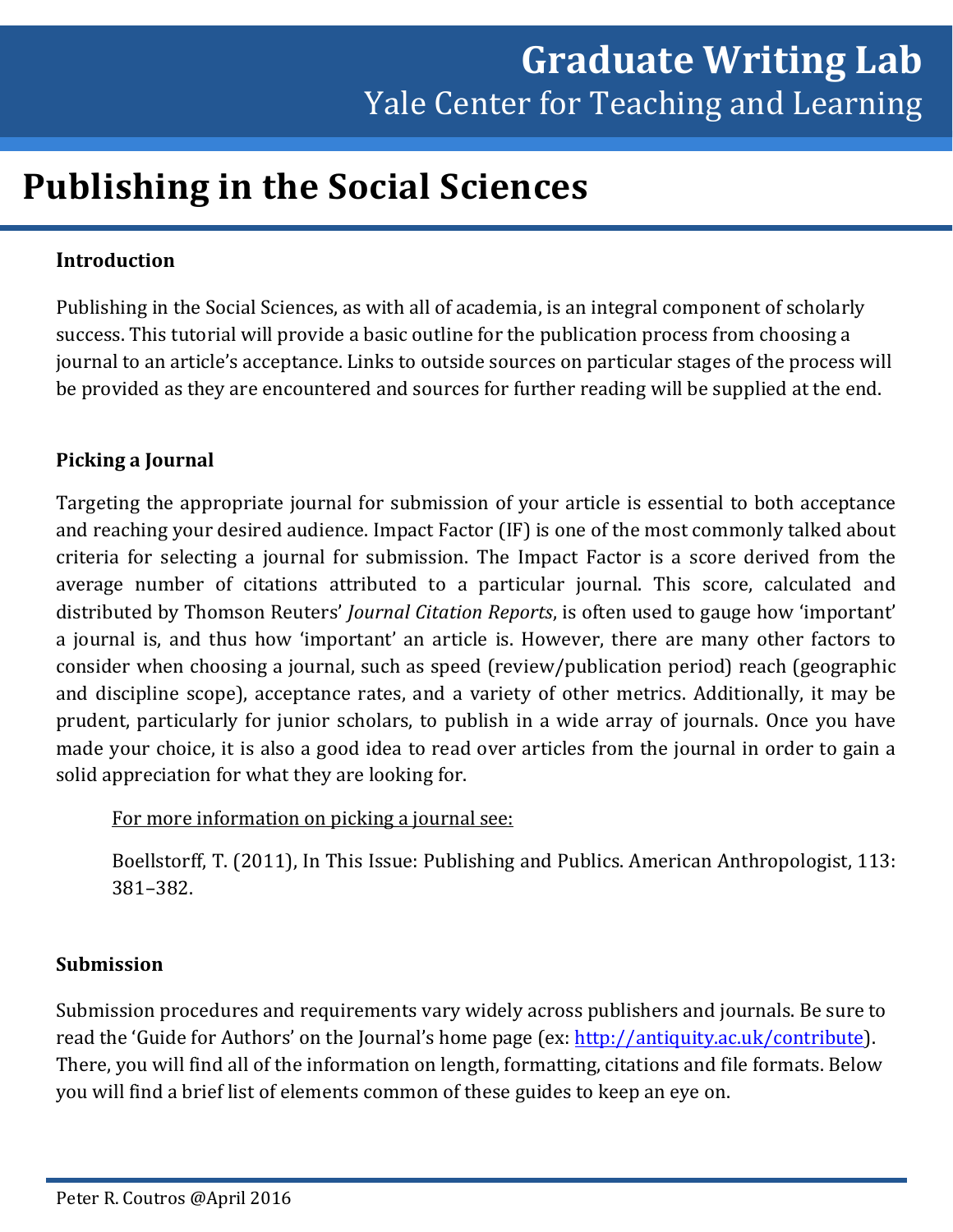| <b>Formatting</b>                          |                                                                                                                                                                                                                                                                                                                                                                                                                                                                                                                                                                                                                                                                                                                                                                                                                                                                     |  |
|--------------------------------------------|---------------------------------------------------------------------------------------------------------------------------------------------------------------------------------------------------------------------------------------------------------------------------------------------------------------------------------------------------------------------------------------------------------------------------------------------------------------------------------------------------------------------------------------------------------------------------------------------------------------------------------------------------------------------------------------------------------------------------------------------------------------------------------------------------------------------------------------------------------------------|--|
| <b>Text Length</b>                         | It is extremely important that you check the maximum length of articles accepted by<br>$\bullet$<br>your journal, and what that includes. Even within a journal, different types of<br>submissions (e.g. research, review, debate) may have different maximum lengths.<br>These maximum text lengths often may include the abstract, figure/illustration<br>captions, acknowledgements and the bibliography.                                                                                                                                                                                                                                                                                                                                                                                                                                                        |  |
| <b>Figures and</b><br><b>Illustrations</b> | Much like text length, each journal has a maximum number of figures, photographs<br>$\bullet$<br>and/or illustrations that it will allow in a given article. Additionally, check the journal's<br>policy on publishing in color before you submit any charts or graphs in which color<br>differences are essential.                                                                                                                                                                                                                                                                                                                                                                                                                                                                                                                                                 |  |
| <b>Conventions</b>                         | Every journal has its own conventions used for publication. Be sure you are aware of<br>footnote and quotation protocols, as well as citation styles. In addition to conventions<br>for using and citing sources, journals will have specific protocols for dates, numbers,<br>names, and italicization. Be sure to check ALL of these before submission.<br>For further guidance on how to work with sources in your academic writing, see<br>$\circ$<br>the CTL's tutorials on 'Using Sources': http://ctl.yale.edu/writing/using-sources                                                                                                                                                                                                                                                                                                                         |  |
| <b>File Format</b>                         | Now that your article is completed and adheres to the journal's standards and<br>٠<br>conventions, it is necessary convert your article to the required format for submission.<br>Aside from selecting the PDF/Doc format, it is also important to arrange your article's<br>components in the correct order. Some journals require imbedded artwork and<br>captions, while others may request separate files. Additionally, some journals may<br>allow for the inclusion of supplementary materials that may help keep your word count<br>low.                                                                                                                                                                                                                                                                                                                     |  |
| <b>Prepare for</b><br><b>Review</b>        | Most journals will offer you the opportunity to identify Preferred and Non-preferred<br>reviewers. In some cases, you may wish to exclude individuals based on academic<br>rivalries or other concerns. However, be sure not to include too many names, as this<br>can be seen as a red flag to editors who will wonder why you have so many enemies.<br>Keep in mind, these are only suggestions and the editors are under no obligation to<br>comply.<br>o For an in depth look at this process see:<br>https://methodsblog.wordpress.com/2015/11/27/non-preferred-reviewers/<br>Before you submit your article, review the peer review policies of your journal to see<br>what type of review they employ (see below). If they use a double-blind review, you<br>will need to anonymize your manuscript by deleting your name and other identifying<br>features. |  |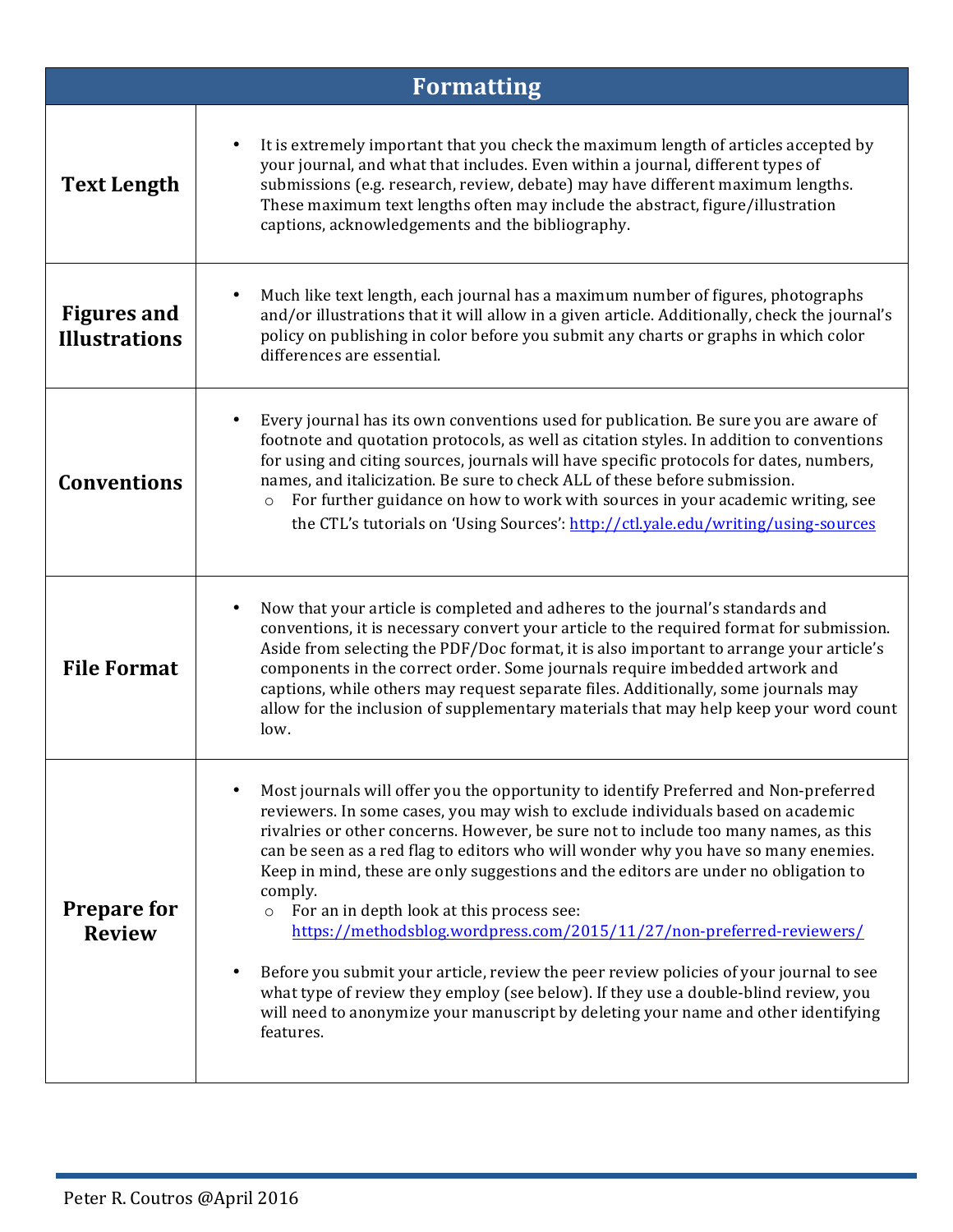## **Peer Review**

Once an article is submitted, it will be checked for plagiarism and content to assure it is within the scope of the journal. Only after these steps are completed will the journal editors select reviewers. It is the job of these peer reviewers to consider the substance and novelty of the article and identify ways in which it may be improved. There are several types of peer-review used by journals, each with their own advantages and disadvantages.

| <b>Peer Review Types</b> |                                                                            |  |
|--------------------------|----------------------------------------------------------------------------|--|
| <b>Single Blind</b>      | Where only the anonymity of the reviewer is maintained.<br>$\bullet$       |  |
| Double Blind             | Where the anonymity of the reviewer and author is maintained.<br>$\bullet$ |  |
| <b>Open Review</b>       | Where no anonymity if maintained.<br>$\bullet$                             |  |

### **Acceptance**

Once your article is accepted, you will be given the opportunity to complete final edits and/or corrections as long as they do not substantially change the accepted manuscript. Also, make sure you review the licensing agreements so you understand how to, and how not to, promote your article on social media or other outlets.

### **Other Things to Consider**

| <b>Formatting</b>  |                                                                                                                                                                                                                                                                                                                                                                                                                                                                                                                                                                                                                                                           |  |
|--------------------|-----------------------------------------------------------------------------------------------------------------------------------------------------------------------------------------------------------------------------------------------------------------------------------------------------------------------------------------------------------------------------------------------------------------------------------------------------------------------------------------------------------------------------------------------------------------------------------------------------------------------------------------------------------|--|
| <b>Open Access</b> | Open Access (OA) publishing is a means of making an article available online for<br>free. Recently, there has been an increase in the number and variety of OA<br>journals, and many publishers now offer OA options. Although OA is becoming<br>more popular, there are various advantages and disadvantages that must be<br>considered.<br>Before you choose to proceed with OA, visit the <i>Scholarly Publishing and</i><br>$\circ$<br>Academic Resources Coalition's (SPARC) website:<br>http://www.sparc.arl.org/issues/open-access<br>• For a list of common OA journals visit the Directory of Open Access<br>Journals: https://doaj.org/subjects |  |